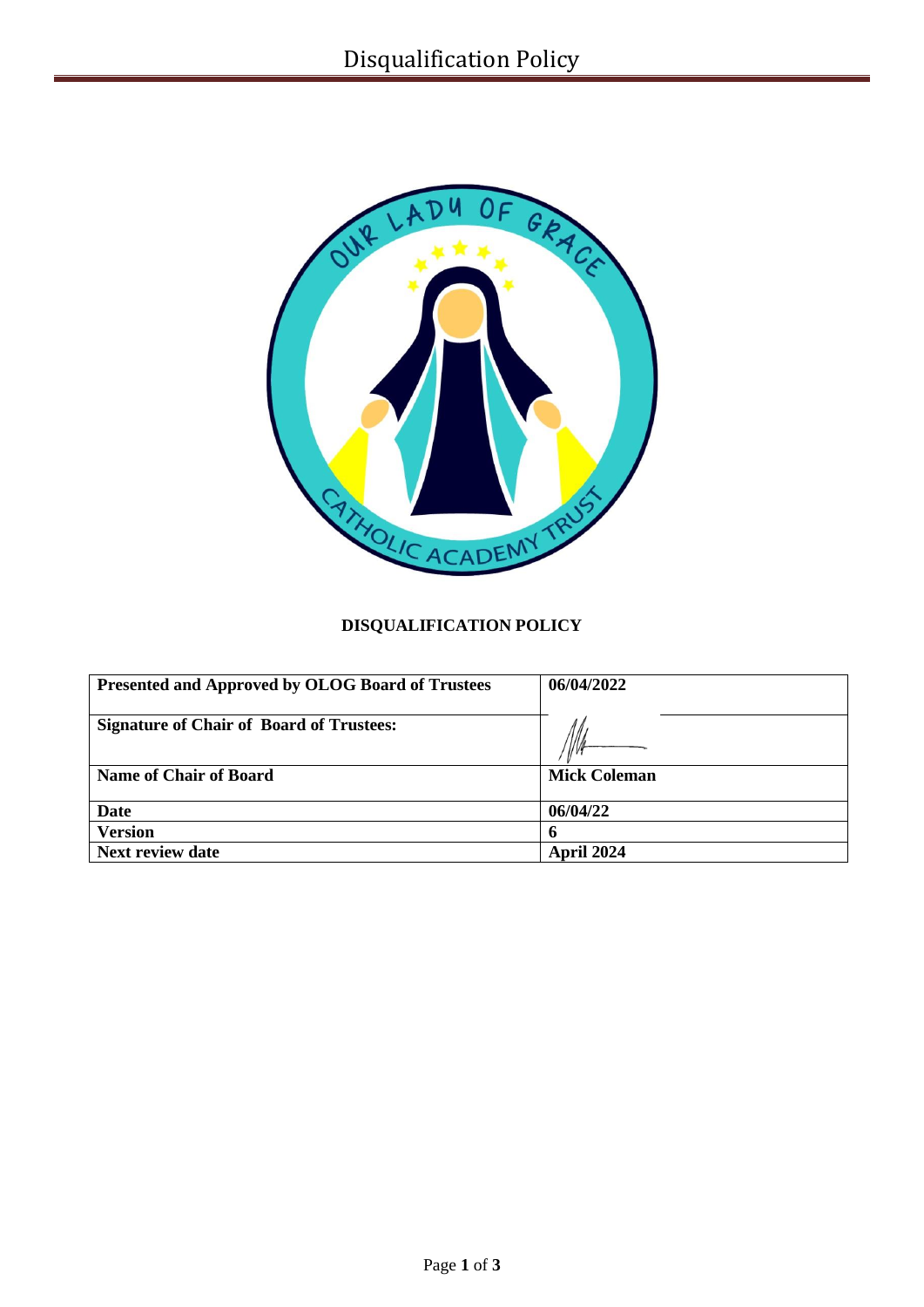# **DISQUALIFICATION POLICY FOR STAFF**

#### **TO WHOM DOES THIS APPLY?**

- $\div$  Staff who provide early years childcare (this covers the age range from birth until 1 September following a child's fifth birthday i.e. up to and including reception age). This includes education in nursery and reception classes and/or supervised activity (such as breakfast clubs, lunchtime supervision and after school care provided by the school) both during and outside of school hours for children in the early years age range.
- Staff who provide later years childcare (this covers children above reception age but who have not attained the age of 8) in nursery, primary or secondary school). This does not include education or supervised activity for children above reception age during school hours but it does include before school settings such as breakfast clubs and after school provision;
- Staff who are directly concerned in the management of such childcare.

We are required to advise all relevant staff to read and adhere to the rules of this Policy. Please refer to your Designated Safeguarding Lead if you have any questions of the applicability of this Policy to you.

The term School(s) referred to throughout this Policy means Catholic Schools and Academies.

## **KEY LEGISLATION AND GUIDANCE:**

Key legislation and guidance which you can request from your Designated Safeguarding Lead that could mean that you are a 'Disqualified Person' include:

- 1. Childcare Act 2006: sections 75 and 76 ("The 2006 Act")
- 2. The Childcare (Disqualification) Regulations 2009 ("the 2009 Regulations"): Full details of what constitutes disqualification can be found in th[e Regulations: specifically 4](http://www.legislation.gov.uk/uksi/2009/1547/regulation/4/made) and schedules 1, 2 and 3.
- 3. Disqualification under the Childcare Act 2006: Statutory Guidance published in February 2015 ("The February 2015 Statutory Guidance"): specifically Table A which sets out the relevant offences.

# **ARE YOU DISQUALIFIED FROM WORKING HERE?**

A person may be disqualified ("Disqualified Person") pursuant to the 2009 Regulations because:

- they are on the Children's Barred List (for which the school/academy will carry out a Disclosure and Barring System check);
- they have been cautioned for or convicted of certain violent and sexual criminal offences against children and adults;
- there are grounds relating to the care of children (including where an order is made in respect of a child under a person's care, including their own children);
- they have had registration refused or cancelled in relation to childcare or children's homes or been disqualified from private fostering;
- they live in the same household where another person who is disqualified lives or works. This is called 'disqualification by association'.